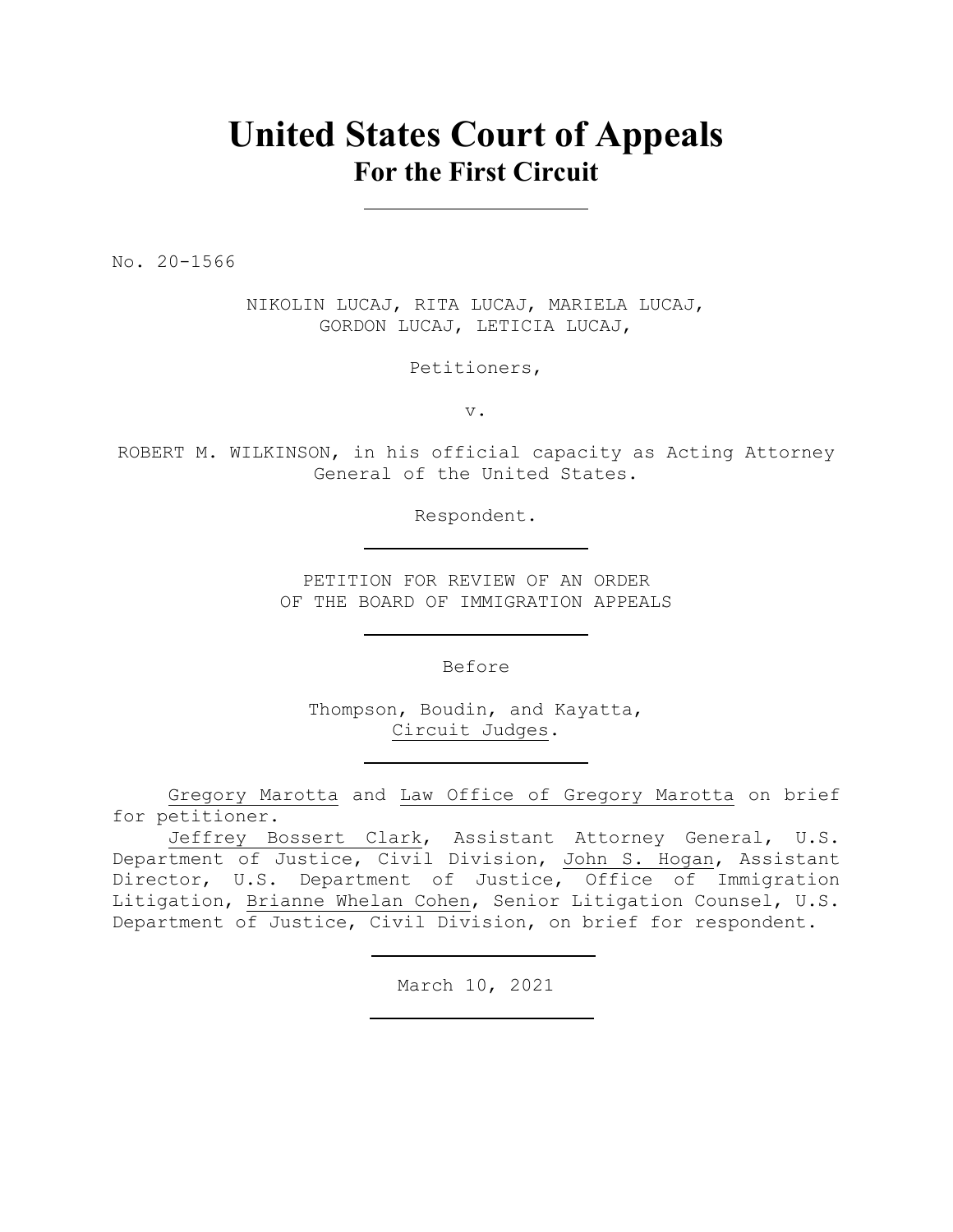**BOUDIN, Circuit Judge**. In 2001, the Socialist Party of Albania won country-wide elections. In October of that year, Nikolin Lucaj, his wife, and three of his children travelled to the United States from Albania. He returned to Albania briefly but reentered the United States on February 10, 2002 and applied for asylum, arguing that he and his family had been persecuted because of his support of the Democratic Party in Albania and that they had a well-founded fear of future persecution.

An asylum officer found that Mr. Lucaj was ineligible for asylum and ordered Mr. Lucaj and his family to appear in immigration court. Mr. Lucaj conceded removability and requested asylum, withholding of removal, and protection under the Convention Against Torture. On October 23, 2006, the immigration judge denied his petition after finding that his testimony was "rather unreliable" and did not prove he was eligible for the requested relief. The Board of Immigration Appeals ("BIA") affirmed.

Mr. Lucaj did not appeal that BIA determination. Instead, Mr. Lucaj asked the BIA to reopen his case and to remand it to the Immigration Court for a new hearing. That motion was denied by the BIA, as was his later motion to reconsider reopening the case (affirmed by this court on appeal). However, Mr. Lucaj and his family remained in the United States, and on September 7, 2019, Mr. Lucaj once again asked the BIA to reopen his case on the

 $- 2 -$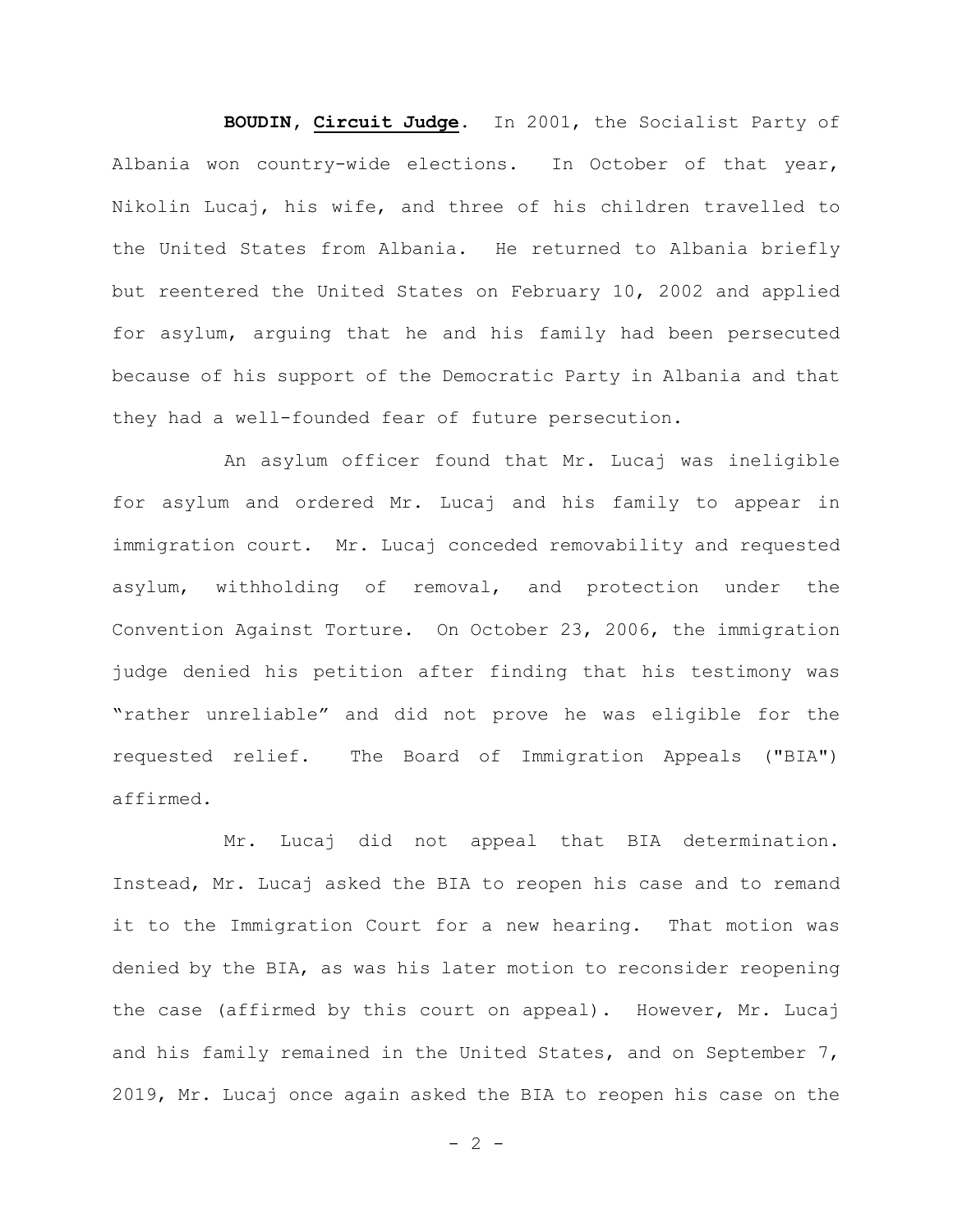ground that circumstances, including government corruption, had deteriorated in Albania. The BIA denied his request, and Mr. Lucaj appealed.

A petitioner seeking to reopen removal proceedings based on changed country circumstances must first "'introduce new, material evidence that was not available at the original merits hearing.'" Bbale v. Lynch, 840 F.3d 63, 66 (1st Cir. 2016) (quoting Perez v. Holder, 740 F.3d 57, 62 (1st Cir. 2014)). That evidence "'must demonstrate the intensification or deterioration of country conditions, not their mere continuation,' and the petitioner bears the burden of making such showing through a 'convincing demonstration.'" Twum v. Barr, 930 F.3d 10, 20 (1st Cir. 2019) (quoting Xin Qiang Liu v. Lynch, 802 F.3d 69, 76 (1st Cir. 2015)). Second, a petitioner must make out a prima facie case of eligibility for the relief sought. Id., 930 F.3d at 21.

To evaluate whether there has been a material change in country conditions, the BIA is required to "compare 'the evidence of country conditions submitted with the motion to those that existed at the time of the merits hearing,'" Nantume v. Barr, 931 F.3d 35, 38 (1st Cir. 2019) (quoting Liu v. Holder, 727 F.3d 53, 57 (1st Cir. 2013)), including, where necessary, "the evidence submitted with the petitioner's motion to reopen with the evidence presented at his merits hearing," Cabas v. Barr, 928 F.3d 177, 181 (1st Cir. 2019). The BIA's decision not to reopen a petitioner's

- 3 -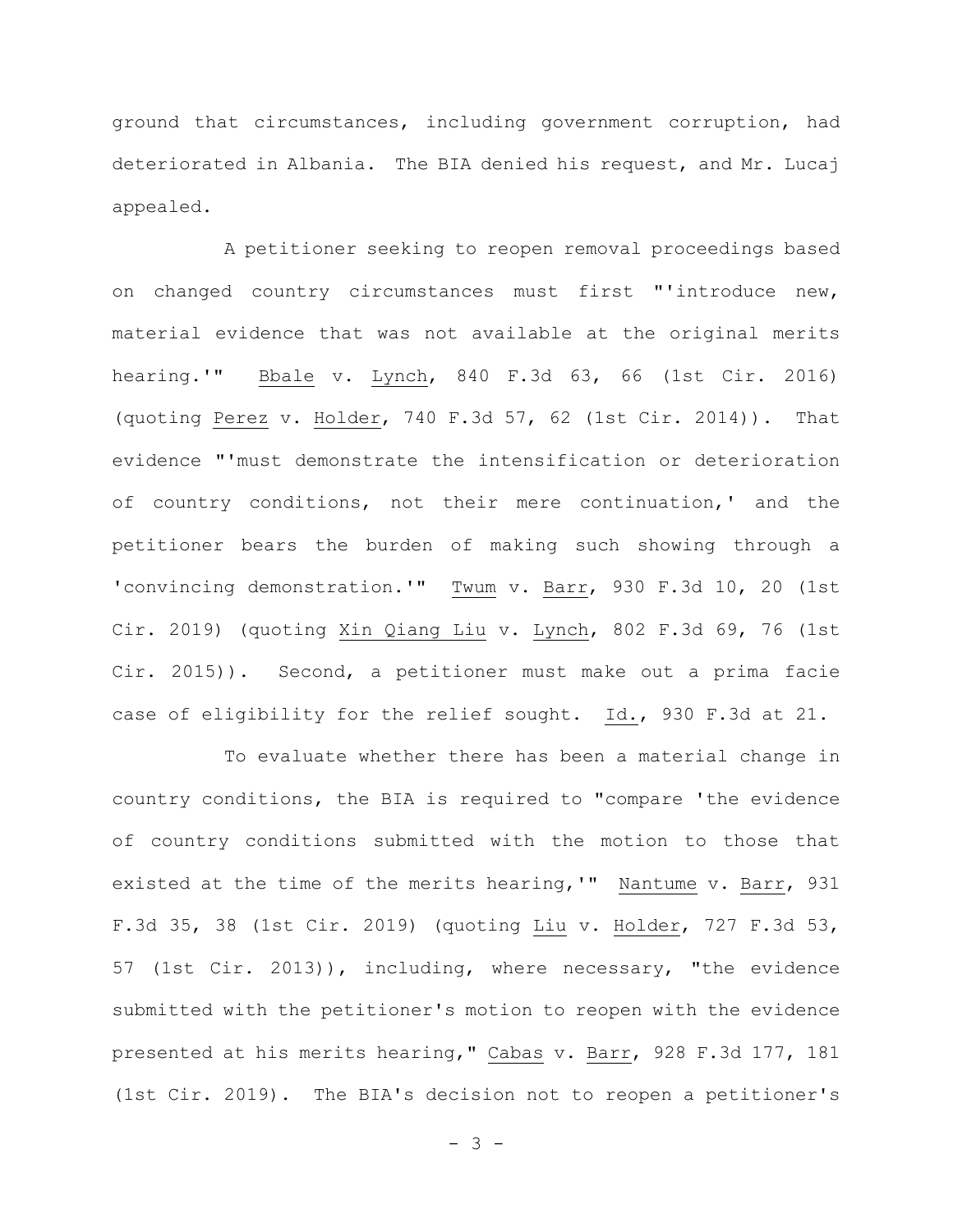case will stand "unless the petitioner can show that the BIA committed an error of law or exercised its judgment in an arbitrary, capricious, or irrational manner." Bbale, 840 F.3d at 66.

To support his case for reopening, Mr. Lucaj submitted an affidavit complaining in particular about two events that occurred after his removal proceeding in 2006: The Socialist party took power in 2013, and then in 2019 the Socialists' corruption and connections with organized crime deterred the opposition party from even participating in the 2019 elections. Mr. Lucaj provided, among other things, the State Department's 2018 Human Rights Report on Albania, the Freedom House "Freedom in the World 2018" Report on Albania, and articles from 2018 and 2019 about corruption in Albania and the Socialist Party's success in recent elections. We do not know whether those submissions show materially worsening conditions for Democratic Party members in Albania, however, because the BIA refused to compare those reports to available evidence of conditions from 2006, claiming that Mr. Lucaj had not "explained how the proffered . . . country condition documentation show[s] qualitatively different conditions from 2006." Plainly, though, he did so by pointing out the two cited, post-2006 events as evidence of changed conditions. The BIA's failure to assess whether those changes were sufficient was arbitrary and capricious. See Aponte v. Holder, 683 F.3d 6, 14 (1st Cir. 2012).

 $- 4 -$